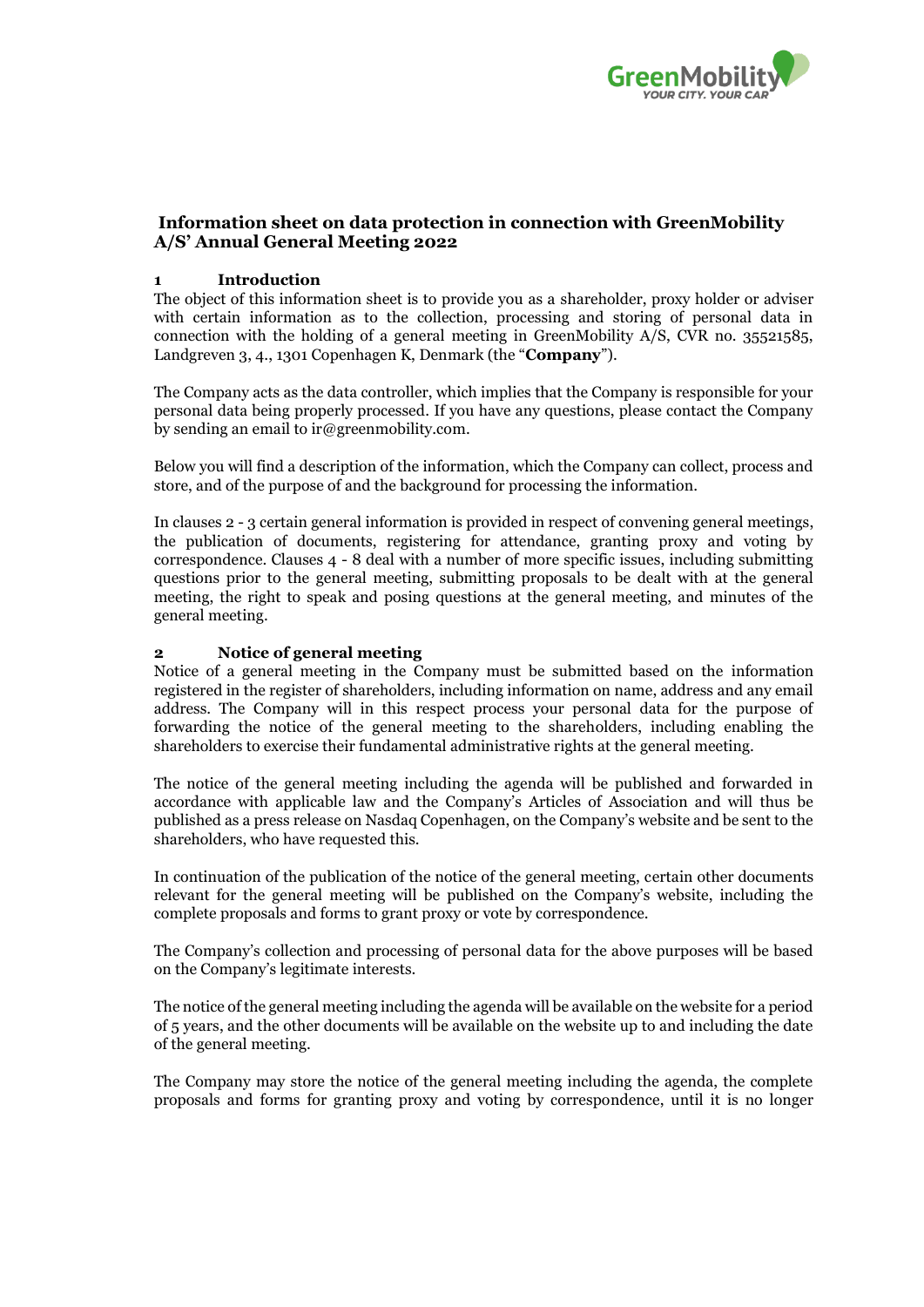

**Side:** necessary for the Company to store the information in order to protect the Company's and the shareholders' interests.

#### **3 Registering attendance, granting proxy and voting by correspondence**

When you as a shareholder register your or an adviser's attendance at the general meeting or grant a proxy to a third party, the Company or VP Securities A/S (Euronext Securities Copenhagen) will issue an admission card, which will contain certain information about you, any proxy holder and/or adviser representing you, including name, address, email address and shareholding. Admission cards will be provided either electronically or will be forwarded by email or surface mail.

Registering your attendance implies that the Company or VP Securities A/S (Euronext Securities Copenhagen) will process your personal data based on the information registered about you in the register of shareholders. The processing of your personal data also takes place in connection with granting voting proxy, proxy to the Board of Directors or with voting by correspondence. Similarly, processing of your personal data will take place, if you vote at the general meeting.

If you grant proxy to a third party and/or register attendance of an advisor, the Company and/or VP Securities A/S (Euronext Securities Copenhagen) will collect and process personal data about such persons, including name and address. Collecting and processing data takes place for the purpose of ensuring that the relevant persons are granted access to the Company's general meeting and ensuring that they can exercise their rights.

The Company's collection and processing of personal data for the above purposes will be based on the Company's legitimate interests.

The Company may store information about registration of attendance, proxies and votes by correspondence until it is no longer necessary for the Company to store the information in order to protect the Company's and the shareholders' interests.

Information about VP Securities A/S' (Euronext Securities Copenhagen) processing of personal data is available on their website.

#### **4 Submitting questions prior to the general meeting**

When submitting written questions prior to the general meeting, you must document your status as a shareholder or a proxy holder, and in this respect collection and processing of your personal data will take place. Collection and processing of personal data will in such event be based on the Company's legitimate interests in being able to identify you, in order for you to be able to exercise your rights as a shareholder to submit questions.

If questions are replied to in writing, the questions and the Company's replies, including your name, will be presented at the general meeting.

The Company may store information about questions submitted until it is no longer necessary for the Company to store the information in order to protect the Company's and the shareholders' interests.

Reference is also made to clause 6 concerning the right to speak and pose questions at the general meeting.

2 af 4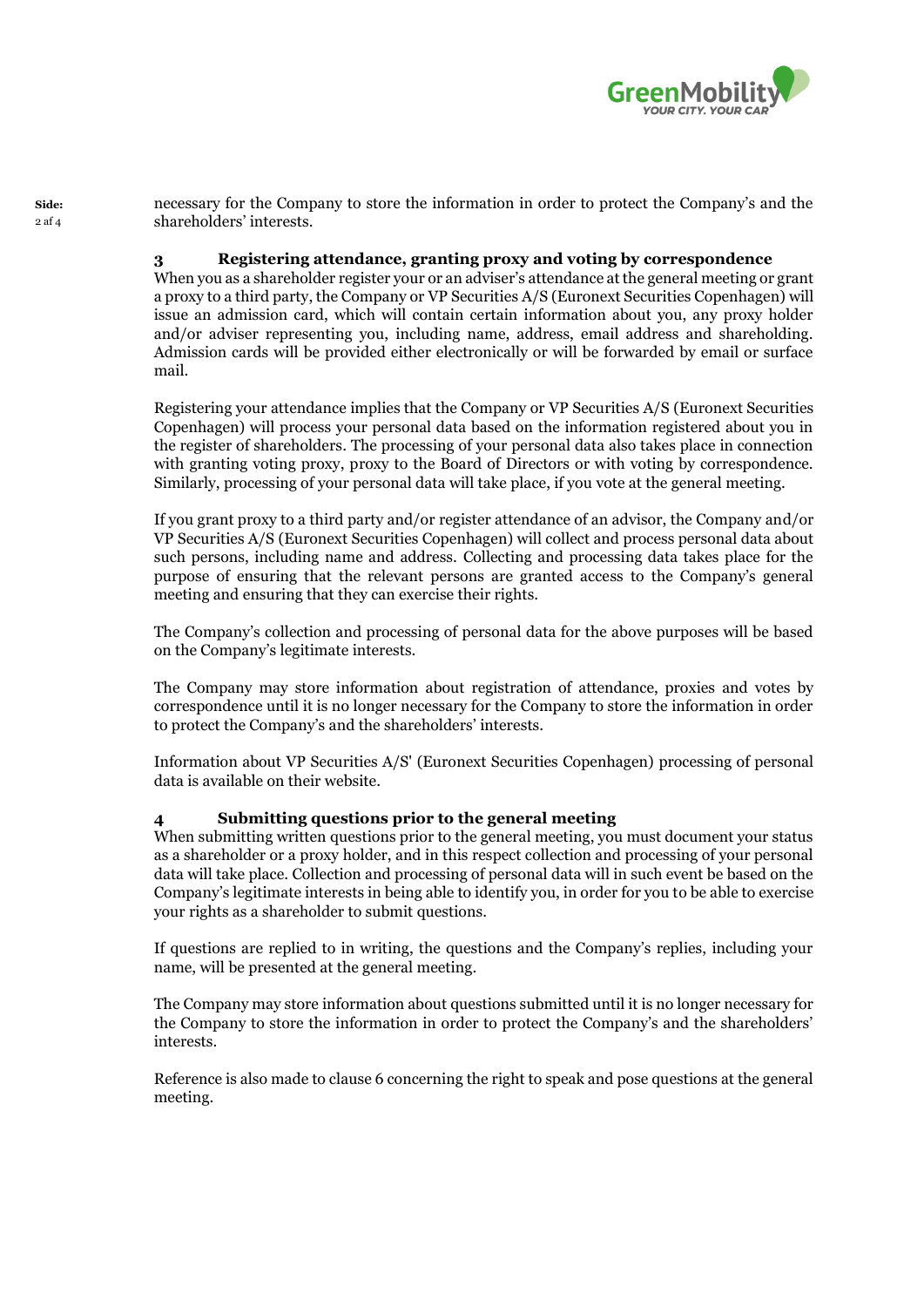

# <sup>3</sup> af 4 **5 Submission of proposals**

**Side:**

In connection with a request for including a specific issue on the agenda for the general meeting, your personal data and the contents of the proposal will be collected and processed by the Company. Your personal data will in this respect be collected based on the Company's legitimate interests in being able to identify you as a shareholder in order to enable you to exercise your right to submit proposals to be included on the agenda.

If your request fulfils the requirements, the proposal and your name will be included (i) on the agenda and in the complete proposals and (ii) on the forms for granting proxy or voting by correspondence, which will subsequently be published in accordance with the rules in this respect.

Reference is also made to clause 2 concerning the notice of general meeting and clause 8 concerning the preparation of the minutes of the general meeting.

#### **6 The right to speak and pose questions at the general meeting**

If you choose to speak at the general meeting, e.g. in order to pose questions to the Board of Directors' report or the annual report, you will be requested to document that you are a shareholder or a proxy holder, and in this respect personal data about you will be collected and processed based on the Company's legitimate interests in being able to identify you in order for you to exercise your right to speak and potentially pose questions at the general meeting.

Reference is also made to clause 8 concerning the preparation of the minutes of the general meeting.

## **7 Webcast**

The general meeting will be transmitted "live" via webcast. The recording, will include picture as well as sound and will cover the podium and the lectern and there will thereby be collected and processed personal data, if you choose to speak at the Annual General Meeting. Before speaking you will be required to document your status as shareholder or proxy holder, and by speaking at the general meeting you accept the Company's collection and processing of your personal data, including name and picture, in relation with the recording. If you choose to ask questions via the webcast or in person at the general meeting you accept the Company's collection and processing of your personal data, including name, in relation to the recording.

The collection of your personal data is based on the Company's legitimate interest to be able to identify you as a shareholder or proxy holder, making it possible for you to exercise your rights at the general meeting and the interest to ensure transparency regarding the transactions at the general meeting including making it possible for shareholders not able to participate in person at the general meeting to view the general meeting via the recording.

## **8 Minutes of general meeting**

After the general meeting, the Chairperson of the meeting (on behalf of the Company) will prepare minutes of the general meeting, and therefore your personal data may, in continuation of the original collection and processing of your personal data, e.g. when submitting proposals, cf. clause 5, or when exercising the right to speak at the general meeting, cf. clause 6, be additionally processed in this respect. The minutes must be prepared in accordance with the Danish Companies Act, and the processing of your personal data thus takes place in order to comply with a statutory requirement.